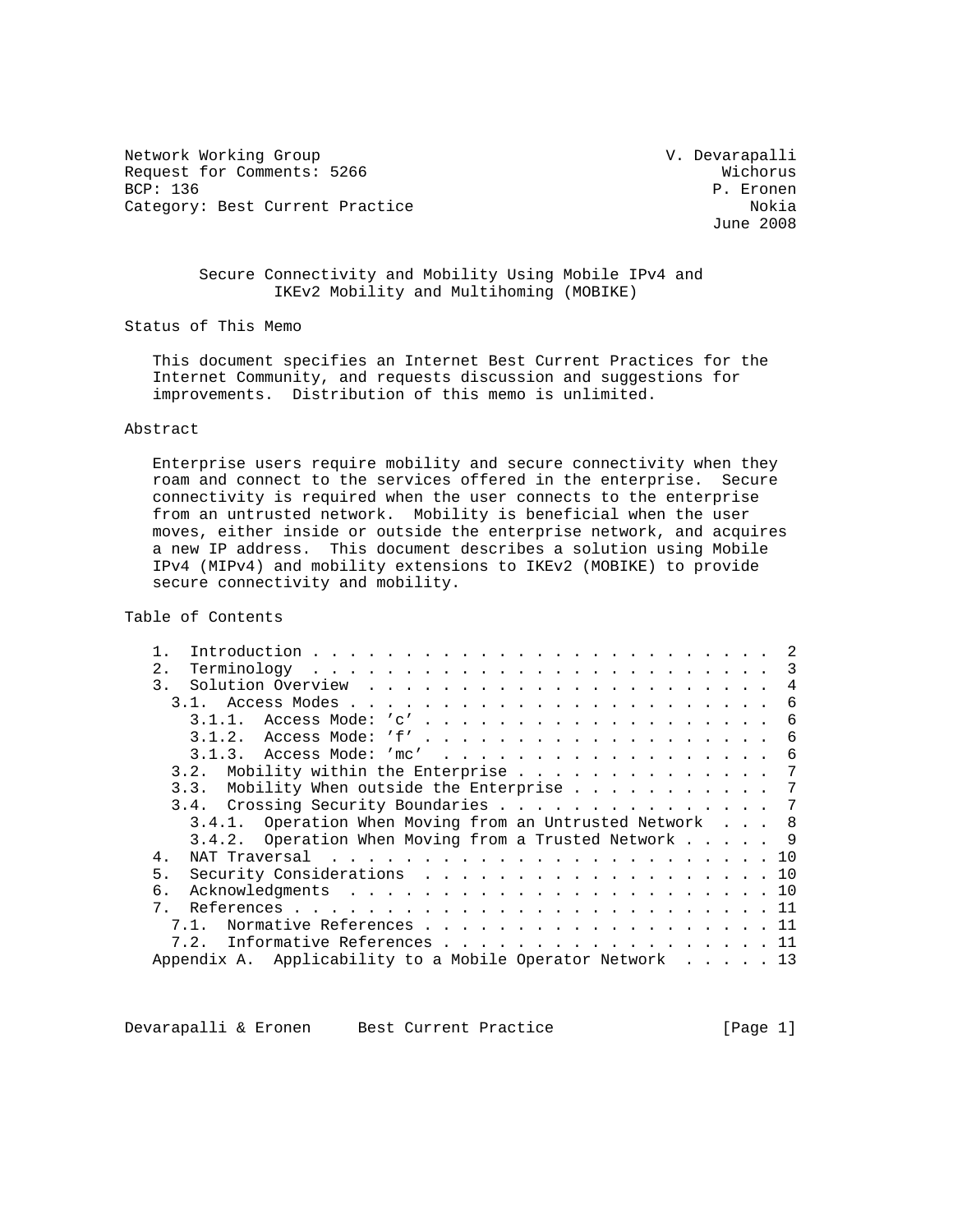## 1. Introduction

 A typical enterprise network consists of users connecting to the services from a trusted network (intranet), and from an untrusted network (Internet). The trusted and untrusted networks are typically separated by a demilitarized zone (DMZ). Access to the intranet is controlled by a firewall and a Virtual Private Network (VPN) gateway in the DMZ.

 Enterprise users, when roaming on untrusted networks, most often have to authenticate themselves to the VPN gateway and set up a secure tunnel in order to access the intranet. The use of IPsec VPNs is very common to enable such secure connectivity to the intranet. When the user is on the trusted network, VPNs are not used. However, the users benefit tremendously when session mobility between subnets, through the use of Mobile IPv4, is available.

 There has been some work done on using Mobile IPv4 and IPsec VPNs to provide roaming and secure connectivity to an enterprise [RFC5265] [RFC4093]. The solution described in [RFC5265] was designed with certain restrictions, including requiring no modifications to the VPN gateways, and involves the use of two layers of MIPv4, with one home agent inside the intranet and one in the Internet or in the DMZ before the VPN gateway. The per-packet overhead is very high in this solution. It is also challenging to implement and have two instances of MIPv4 active at the same time on a mobile node. However, the solution described here is only applicable when Internet Key Exchange Protocol version 2 (IKEv2) IPsec VPNs are used.

 This document describes an alternate solution that does not require two layers of MIPv4. The solution described in this document uses Mobile IPv4 when the mobile node is on the trusted network and MOBIKE-capable IPsec VPNs when the mobile node is on the untrusted network. The mobile node uses the tunnel inner address (TIA) given out by the IPsec VPN gateway as the co-located care-of address (CoA) for MIPv4 registration. This eliminates the need for using an external MIPv4 home agent and the need for encapsulating the VPN tunnel inside a MIPv4 tunnel.

 The following assumptions are made for the solution described in this document.

- o IKEv2 [RFC4306] and IPsec [RFC4301] are used to set up the VPN tunnels between the mobile node and the VPN gateway.
- o The VPN gateway and the mobile node support MOBIKE extensions as defined in [RFC4555].

Devarapalli & Eronen Best Current Practice [Page 2]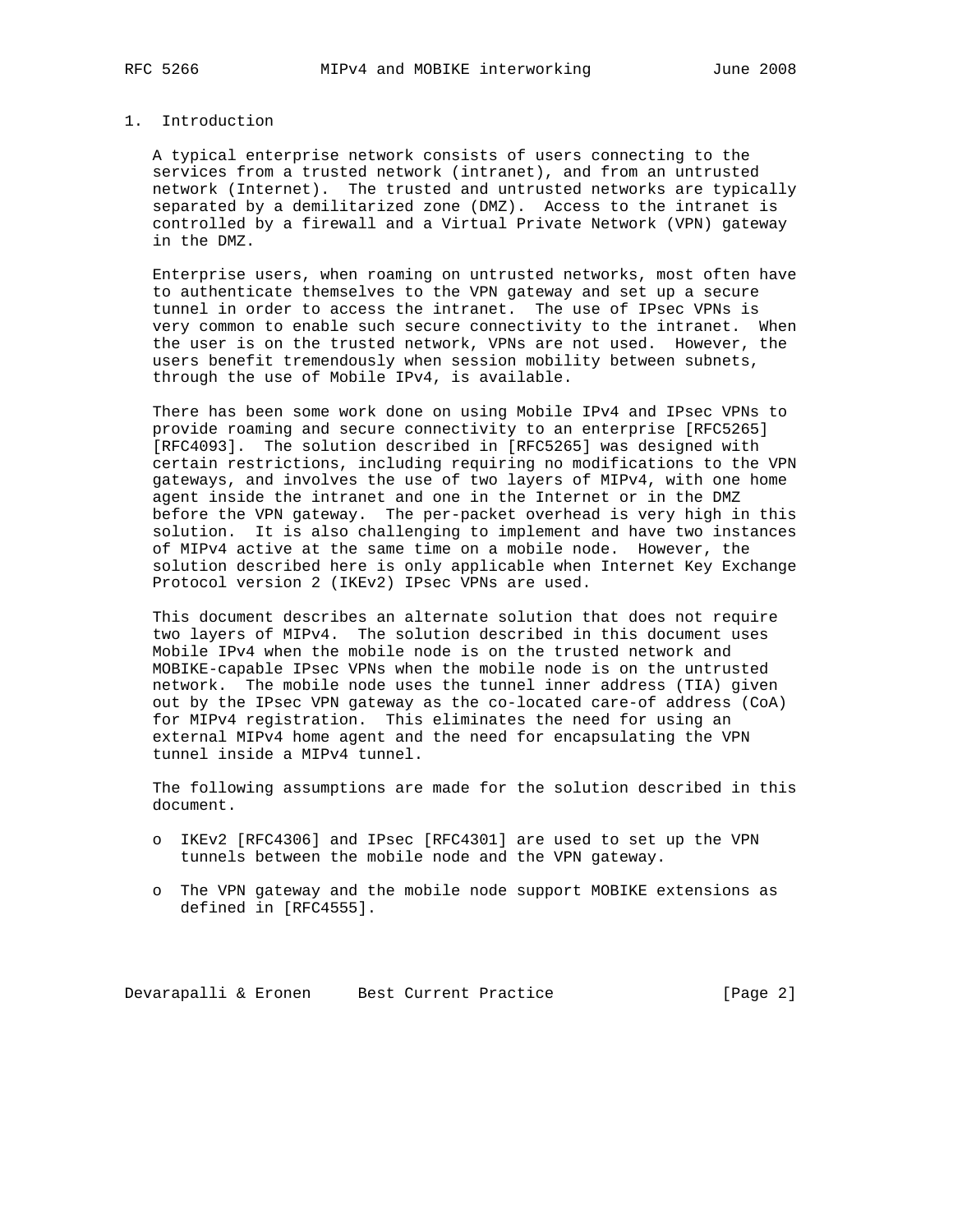- o When the mobile node is on the trusted network, traffic should not go through the DMZ. Current deployments of firewalls and DMZs consider the scenario where only a small amount of the total enterprise traffic goes through the DMZ. Routing through the DMZ typically involves stateful inspection of each packet by the firewalls in the DMZ. Moreover, the DMZ architecture assumes that the DMZ is less secure than the internal network. Therefore, the DMZ-based architecture allows the least amount of traffic to traverse the DMZ, that is, only traffic between the trusted network and the external network. Requiring all normal traffic to the mobile nodes to traverse the DMZ would negate this architecture.
- o When the mobile node is on the trusted network and uses a wireless access technology, confidentiality protection of the data traffic is provided by the particular access technology. In some networks, confidentiality protection MAY be available between the mobile node and the first hop access router, in which case it is not required at layer 2.

 This document also presents a solution for the mobile node to detect when it is on a trusted network, so that the IPsec tunnel can be dropped and the mobile node can use Mobile IP in the intranet.

 IPsec VPN gateways that use IKEv1 [RFC2409] are not addressed in this document.

2. Terminology

 The key words "MUST", "MUST NOT", "REQUIRED", "SHALL", "SHALL NOT", "SHOULD", "SHOULD NOT", "RECOMMENDED", "MAY", and "OPTIONAL" in this document are to be interpreted as described in [RFC2119].

 Many of the following terms are defined in [RFC5265], but are repeated here to make this document self-contained.

FA: Mobile IPv4 foreign agent.

Co-CoA: co-located care-of address.

FA-CoA: foreign agent care-of address.

FW: firewall.

 i-FA: Mobile IPv4 foreign agent residing in the trusted (intranet) network.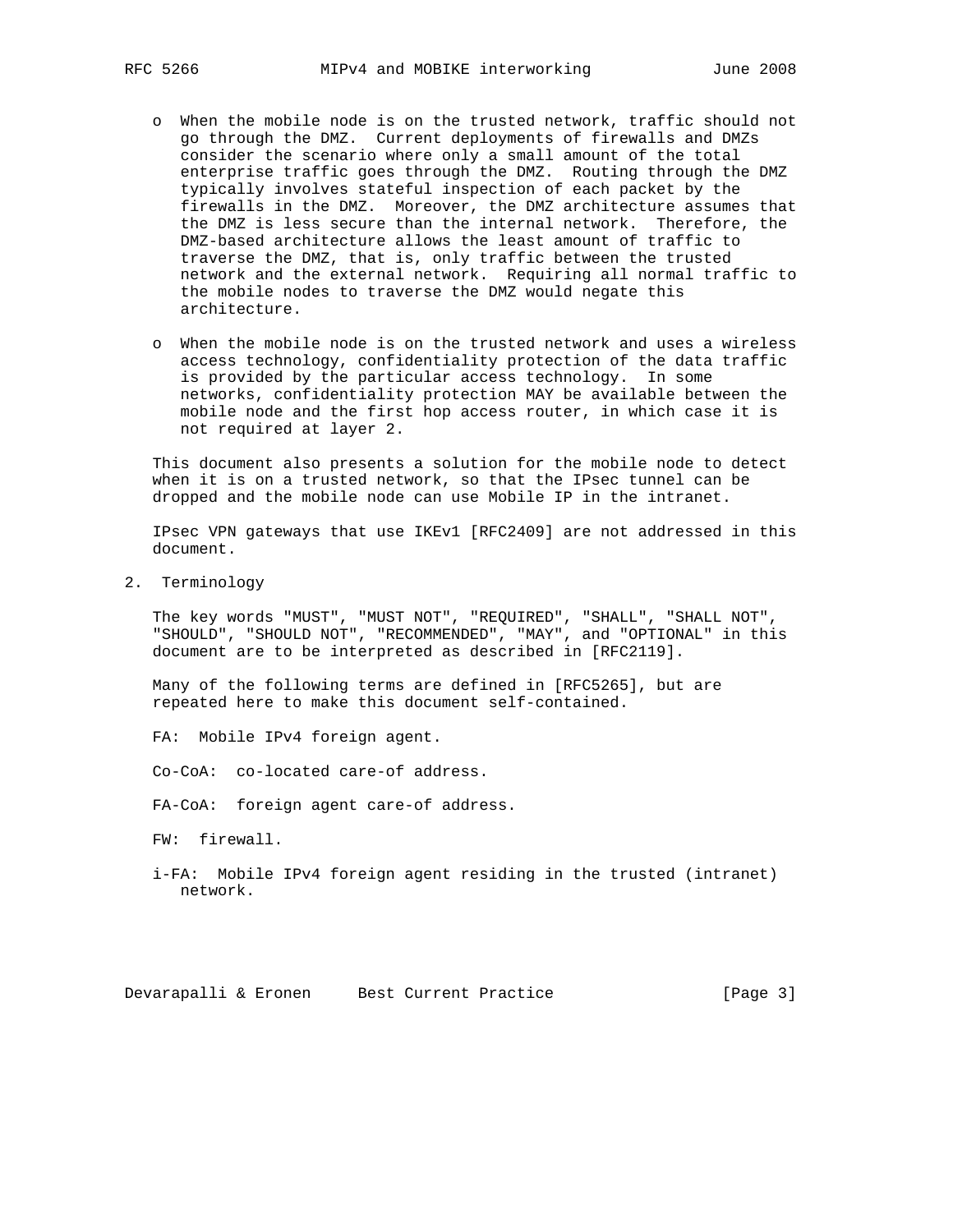- i-HA: Mobile IPv4 home agent residing in the trusted (intranet) network.
- i-MIP: The mobile node uses the home agent in the internal network.
- VPN-TIA: VPN tunnel inner address. This address is given out by the VPN gateway during IKE negotiation and is routable in the trusted network.
- mVPN: VPN with MOBIKE functionality.

 The following access modes are used in explaining the protocol. The access modes are explained in more detail in [RFC5265].

f: i-MIP with FA-CoA

c: i-MIP with Co-CoA

mc: i-MIP with MOBIKE-enabled VPN, with VPN-TIA as Co-CoA

3. Solution Overview

 The mobile node is configured with a home address that remains the same irrespective of whether the mobile node is inside or outside the enterprise network. The mobile node is also reachable at the same home address irrespective of its current point of attachment. When the mobile node is connected to the intranet directly, it uses Mobile IP for internal mobility.

 When the mobile node roams and connects to an untrusted network outside the enterprise, it sets up a VPN tunnel to the VPN gateway. However, it still maintains a valid binding cache entry at the i-HA. It uses the VPN-TIA, allocated by the VPN gateway, as the co-located CoA for registration with the i-HA. If the VPN-TIA changes or if the mobile node moves and connects to another VPN gateway, then it sends a Registration Request to the i-HA using the new co-located CoA.

 If the mobile node moves while outside the enterprise and its access network changes, it uses the MOBIKE protocol to update the VPN gateway of its current address. The internal home agent is not aware of the mobile node's movement as long as the mobile node is attached to the same VPN gateway and the TIA remains the same.

 Figure 1 depicts the network topology assumed for the solution. It also shows the possible mobile node locations and access modes.

Devarapalli & Eronen Best Current Practice [Page 4]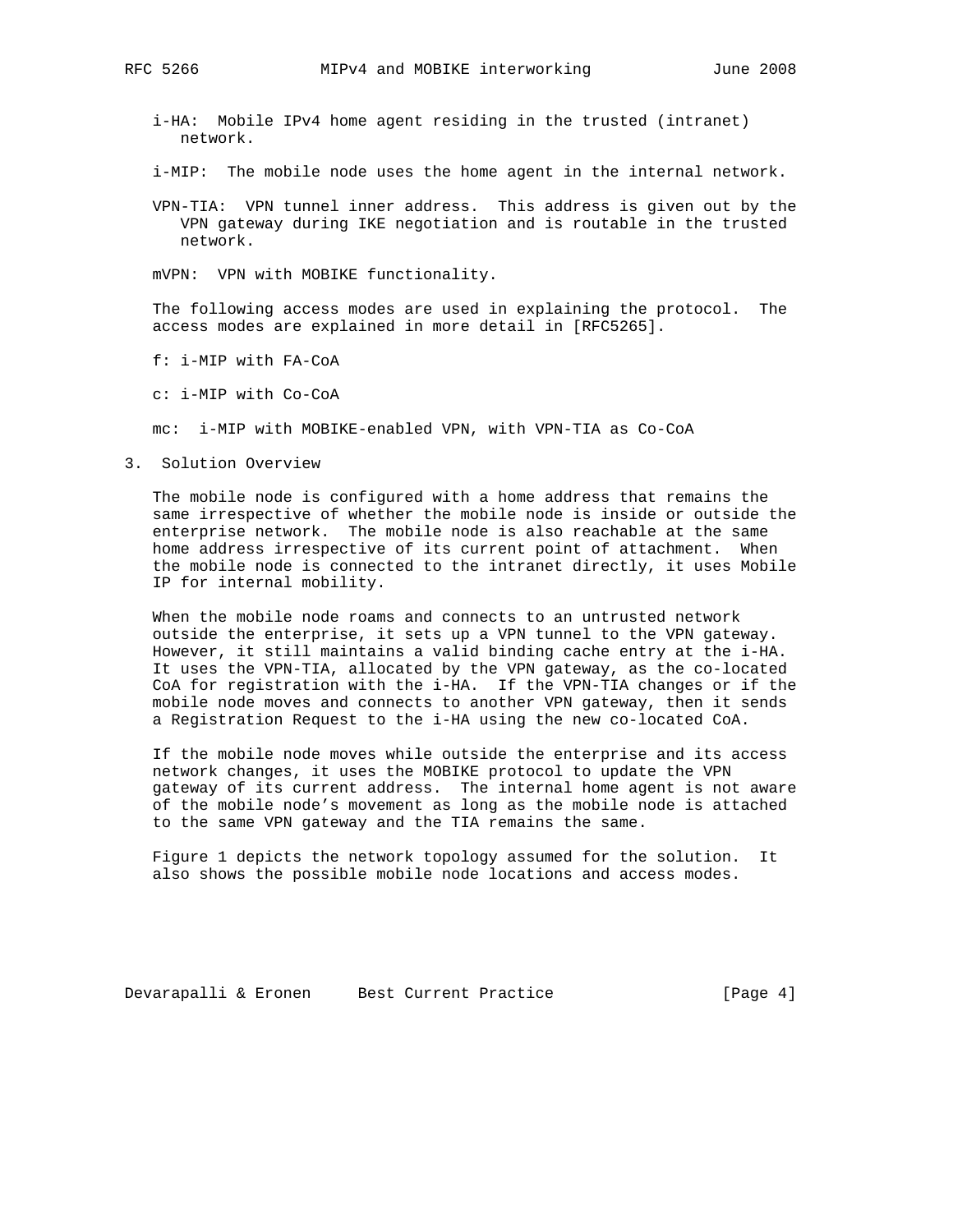

Figure 1: Network Topology Using MIPv4 and MOBIKE

 The solution described above results in a Mobile IP tunnel inside an IPsec tunnel. The Mobile IP tunnel is between the mobile node and the home agent, and the IPsec tunnel is between the mobile node (MN) and the mVPN gateway. The mobile node MUST reverse tunnel through the home agent [RFC3024] when the Mobile IP tunnel is inside an IPsec tunnel.

 The overhead of running a Mobile IP tunnel inside an IPsec tunnel can be avoided by having the Mobile IP foreign agent functionality on the VPN gateway. This is out of scope for this document and is further described in [MEGHANA].

Whenever the mobile node attaches to a new link, it may encounter a foreign agent. The mobile node MUST not use the foreign agent care-of address with the i-HA when attached to an untrusted access network. The default behavior for the mobile node is to always configure an address from the access link using DHCP. The mobile node then checks if it is attached to a trusted access network by sending a Registration Request to the i-HA in the co-located care-of address mode. If the mobile node discovers that it is attached to a trusted access network, then it MAY start using a foreign agent care-of address with the i-HA. In order to do this, the mobile node has to perform a new registration with the i-HA.

Devarapalli & Eronen Best Current Practice [Page 5]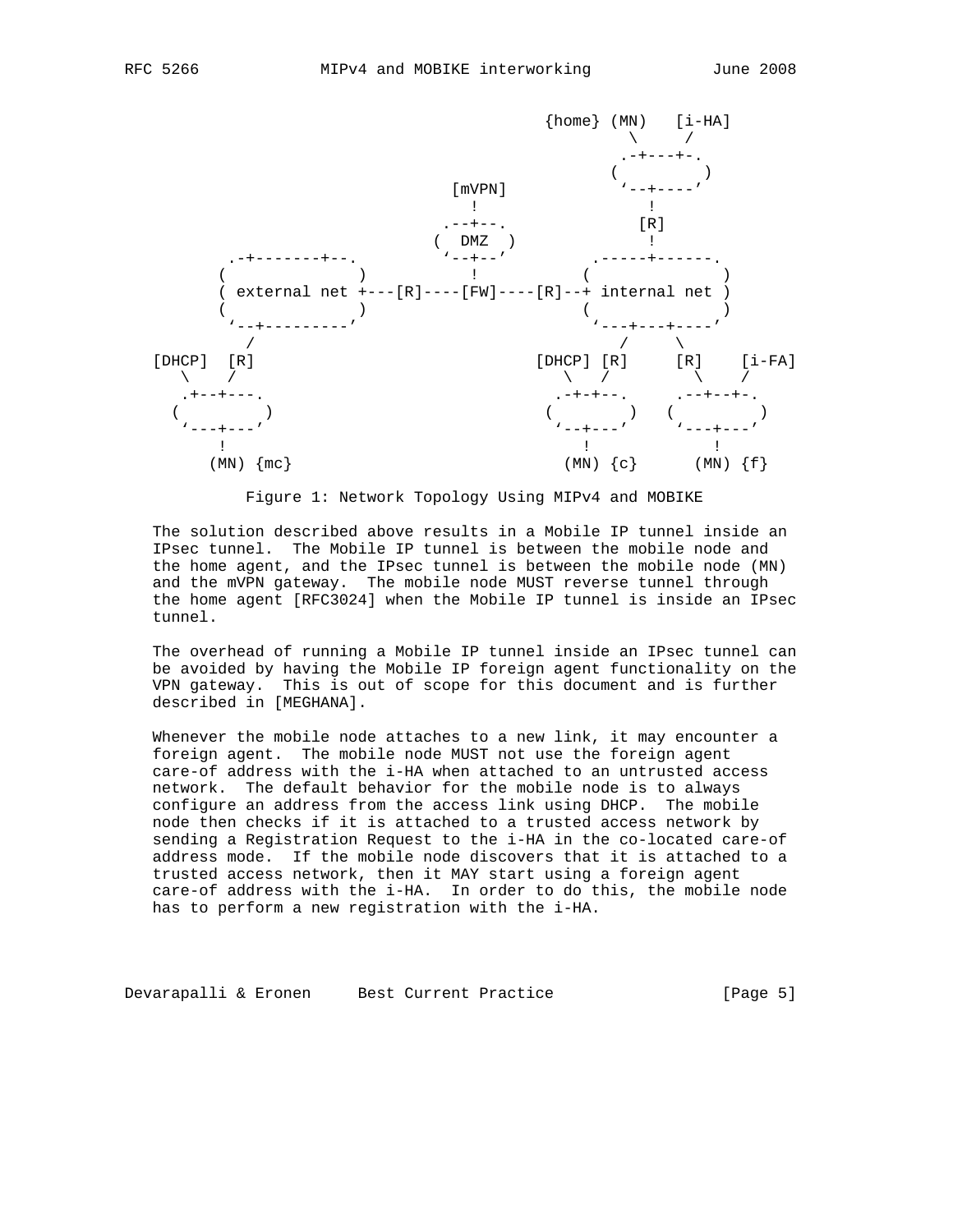The mobile node can use a foreign agent on a untrusted access network, if there is an external home agent that the mobile node is able to use. The use of an external home agent in the untrusted access network and a home agent in the trusted access network at the same time is described in detail in [RFC5265].

 Some IPsec VPN implementations allow a host to send traffic directly to the Internet when attached to an untrusted network. This traffic bypasses the IPsec tunnel with the VPN gateway. This document does not prevent such traffic from being sent out from the host, but there will be no mobility or session continuity for the traffic. Any data traffic that is sent through the Mobile IP tunnel with the home agent is always sent through the VPN gateway.

3.1. Access Modes

 The following access modes are used in the solution described in this document.

3.1.1. Access Mode: 'c'

 This access mode is standard Mobile IPv4 [RFC3344] with a co-located care-of address. The mobile node must detect that it is connected to an internal trusted network before using this mode. The co-located care-of address is assigned by the access network to which the mobile node is attached.

3.1.2. Access Mode: 'f'

 This access mode is standard Mobile IPv4 [RFC3344] with a foreign agent care-of address. The mobile node can use this mode only when it detects that it is connected to an internal trusted network and also detects a foreign agent on the access network.

3.1.3. Access Mode: 'mc'

 This access mode involves using both Mobile IPv4 and a MOBIKE-enabled IPsec VPN gateway, resulting in a Mobile IP tunnel inside an IPsec tunnel. The mobile node uses the VPN-TIA as the co-located CoA for registering with the home agent. This mode is used only when the mobile node is attached to an untrusted network and is required to set up an IPsec tunnel with a VPN gateway to gain access to the trusted network.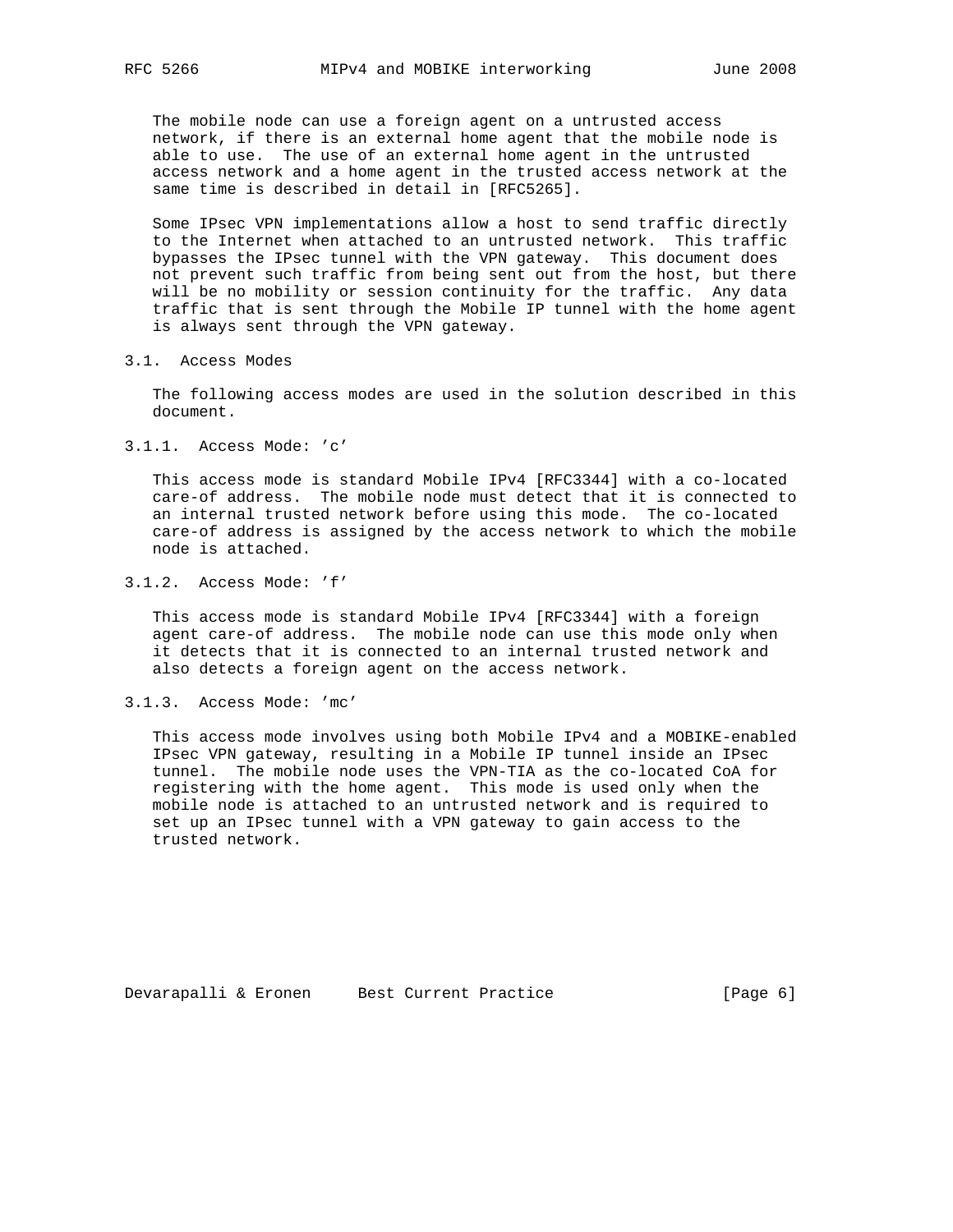# 3.2. Mobility within the Enterprise

 When the mobile node is inside the enterprise network and attached to the intranet, it uses Mobile IPv4 [RFC3344] for subnet mobility. The mobile node always configures a care-of address through DHCP on the access link and uses it as the co-located care-of address. The mobile node MAY use a foreign agent care-of address, if a foreign agent is available. However, the foreign agent care-of address is used only when the mobile node is attached to the trusted access network. The mobile node attempts Foreign Agent discovery and CoA address acquisition through DHCP simultaneously in order to avoid the delay in discovering a foreign agent when there is no foreign agent available. The mobile node maintains a valid binding cache entry at all times at the home agent mapping the home address to the current CoA. Whenever the mobile node moves, it sends a Registration Request to update the binding cache entry.

 The Mobile IP signaling messages between the mobile node and the home agent are authenticated as described in [RFC3344].

 The mobile node maintains a valid binding cache entry at the home agent even when it is outside the enterprise network.

3.3. Mobility When outside the Enterprise

 When the mobile node is attached to an untrusted network, it sets up an IPsec VPN tunnel with the VPN gateway to gain access to the enterprise network. If the mobile node moves and its IP address changes, it initiates the MOBIKE protocol [RFC4555] to update the address on the VPN gateway.

 The mobile node maintains a binding at the home agent even when it is outside the enterprise network. If the TIA changes due to the mobile node re-connecting to the VPN gateway or attaching to a different VPN gateway, the mobile node should send a Registration Request to its home agent to update the binding cache with the new TIA.

#### 3.4. Crossing Security Boundaries

 Security boundary detection is based on the reachability of the i-HA from the mobile node's current point of attachment. Whenever the mobile node detects a change in network connectivity, it sends a Registration Request to the i-HA without any VPN encapsulation. If the mobile node receives a Registration Reply with the Trusted Networks Configured (TNC) extension from the i-HA, then it assumes that it is on a trusted network. The TNC extension is described in [RFC5265]. The mobile node MUST check that the Registration Reply is integrity protected using the mobile node-home agent mobility

Devarapalli & Eronen Best Current Practice [Page 7]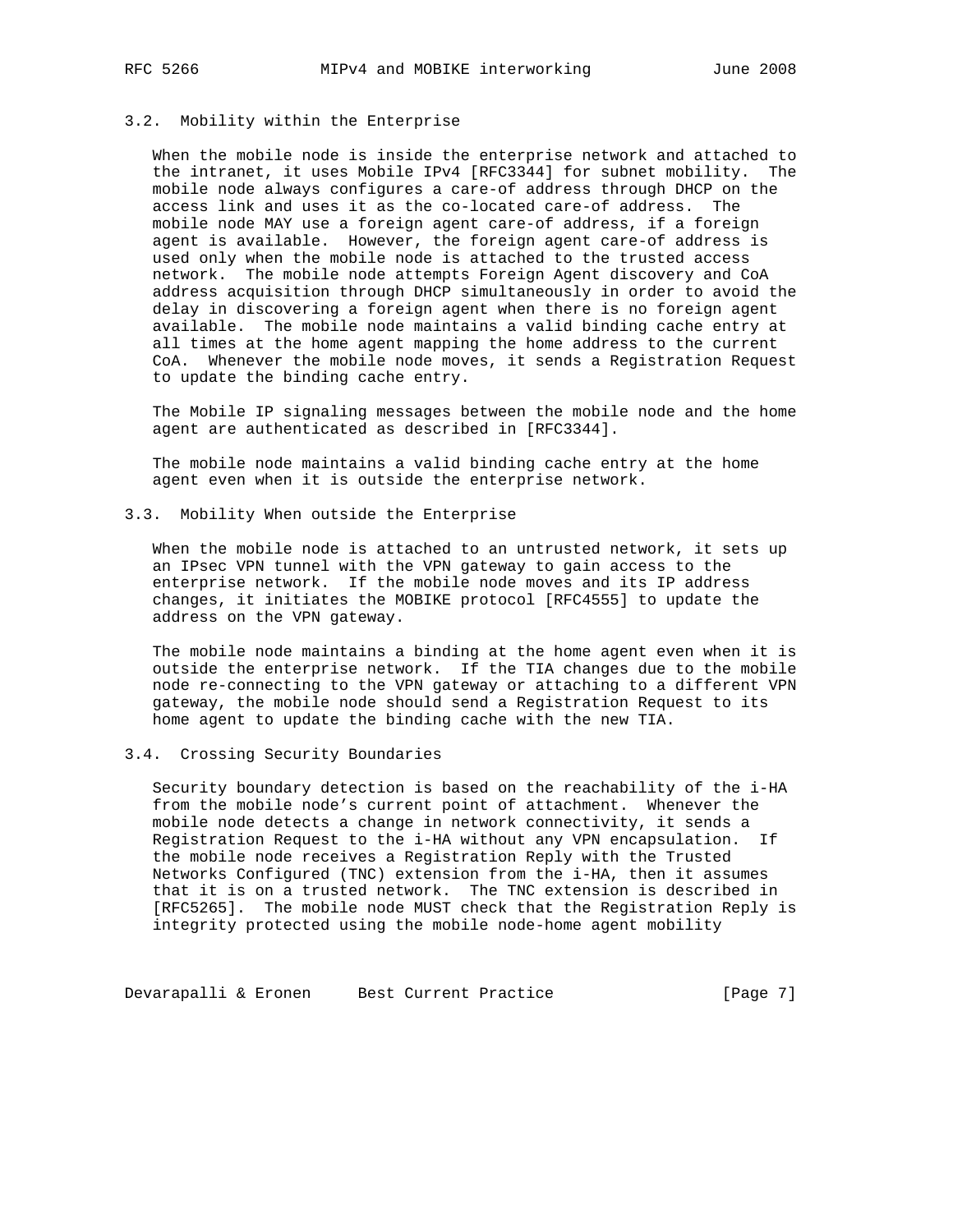security association before concluding it is attached to a trusted network. This security boundary detection is based on the mechanism described in [RFC5265] to detect attachment to the internal trusted network. The mobile node should re-transmit the Registration Request if it does not receive the Registration Reply within a timeout period. The number of times the mobile node should re-transmit the Registration Request and the timeout period for receiving the Registration Reply are configurable on the mobile node.

 When the mobile node is attached to an untrusted network and is using an IPsec VPN to the enterprise network, the ability to send a Registration Request to the i-HA without VPN encapsulation would require some interaction between the IPsec and MIPv4 modules on the mobile node. This is local to the mobile node and out of scope for this document.

 If the mobile node has an existing VPN tunnel to its VPN gateway, it MUST send a MOBIKE message at the same time as the registration request to the i-HA whenever the IP address changes. If the mobile node receives a response from the VPN gateway, but not from the i-HA, it assumes it is outside the enterprise network. If it receives a response from the i-HA, then it assumes it is inside the enterprise network.

 There could also be some out-of-band mechanisms that involve configuring the wireless access points with some information that the mobile node can recognize as access points that belong to the trusted network in an enterprise network. Such mechanisms are beyond the scope of this document.

 The mobile node should not send any normal traffic while it is trying to detect whether it is attached to the trusted or untrusted network. This is described in more detail in [RFC5265].

3.4.1. Operation When Moving from an Untrusted Network

 When the mobile node is outside the enterprise network and attached to an untrusted network, it has an IPsec VPN tunnel with its mobility aware VPN gateway, and a valid registration with a home agent on the intranet with the VPN-TIA as the care-of address.

 If the mobile node moves and its IP address changes, it performs the following steps:

 1a. Initiate an IKE mobility exchange to update the VPN gateway with the current address. If the new network is also untrusted, this will be enough for setting up the connectivity. If the new network is trusted, and if the VPN gateway is reachable, this

Devarapalli & Eronen Best Current Practice [Page 8]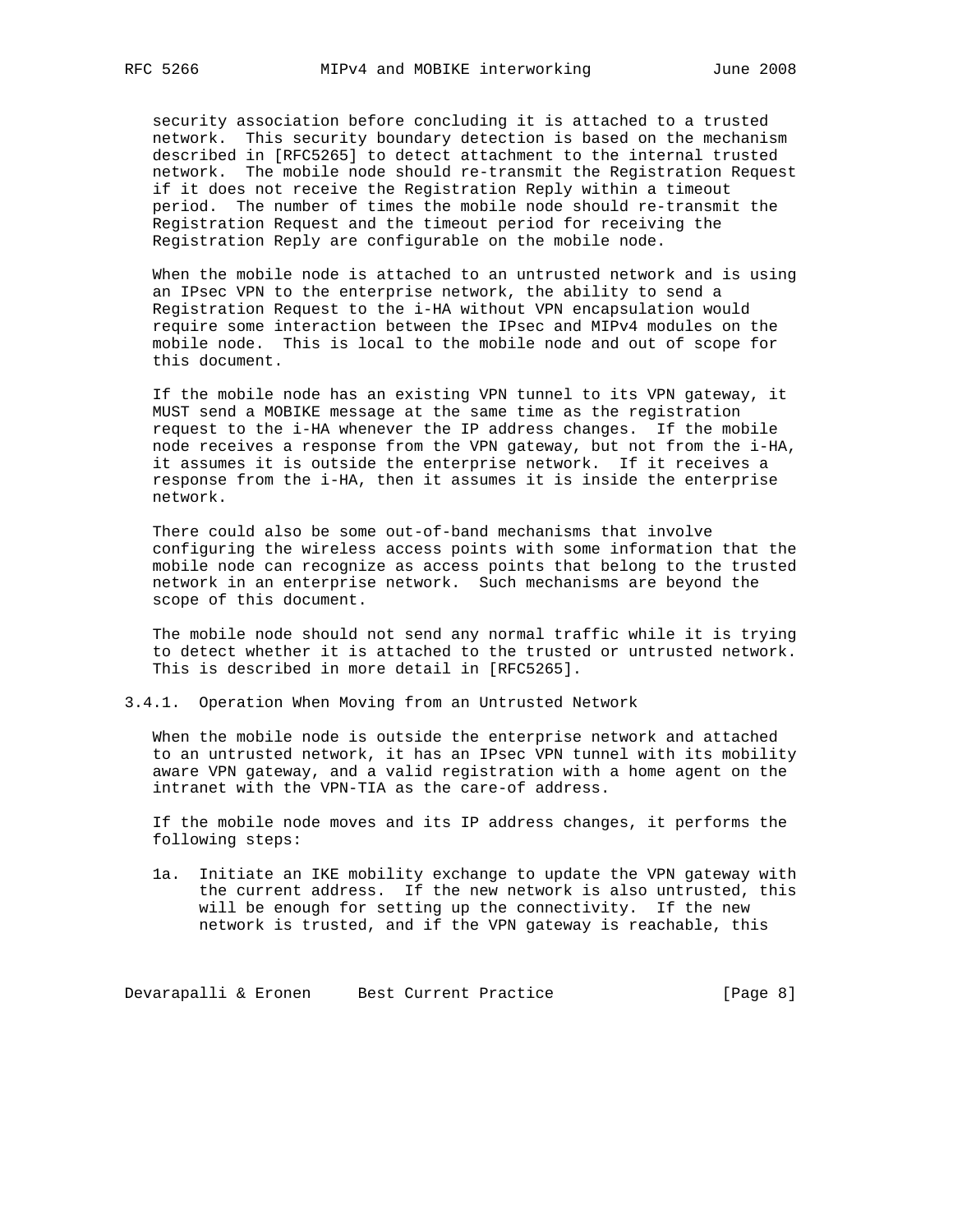exchange will allow the mobile node to keep the VPN state alive while on the trusted side. If the VPN gateway is not reachable from inside, then this exchange will fail.

- 1b. At the same time as step 1, send a Mobile IPv4 Registration Request to the internal home agent without VPN encapsulation.
	- 2. If the mobile node receives a Registration Reply to the request sent in step 1b, then the current subnet is a trusted subnet, and the mobile node can communicate without VPN tunneling. The mobile node MAY tear down the VPN tunnel.
- 3.4.2. Operation When Moving from a Trusted Network

 When the mobile node is inside the enterprise and attached to the intranet, it does not use a VPN tunnel for data traffic. It has a valid binding cache entry at its home agent. If the VPN gateway is reachable from the trusted network, the mobile node MAY have valid IKEv2 security associations with its VPN gateway. The IPsec security associations can be created when required. The mobile node may have to re-negotiate the IKEv2 security associations to prevent them from expiring.

 If the mobile node moves and its IP address changes, it performs the following steps:

- 1. Initiate an IKE mobility exchange to update the VPN gateway with the current address, or if there is no VPN connection, then establish a VPN tunnel with the gateway from the new local IP address. If the new network is trusted, and if the VPN gateway is reachable, this exchange will allow the mobile node to keep the VPN state alive, while in the trusted side. If the new network is trusted and if the VPN gateway is not reachable from inside, then this exchange will fail.
- 2. At the same time as step 1, send a Mobile IPv4 Registration Request to the internal home agent without VPN encapsulation.
- 3. If the mobile node receives a Registration Reply to the request sent in step 2, then the current subnet is a trusted subnet, and the mobile node can communicate without VPN tunneling, using only Mobile IP with the new care-of address.
- 4. If the mobile node didn't receive the response in step 3, and if the VPN tunnel is successfully established and registered in step 1, then the mobile node sends a Registration Request over the VPN tunnel to the internal home agent. After receiving a Registration Reply from the home agent, the mobile node can start

Devarapalli & Eronen Best Current Practice [Page 9]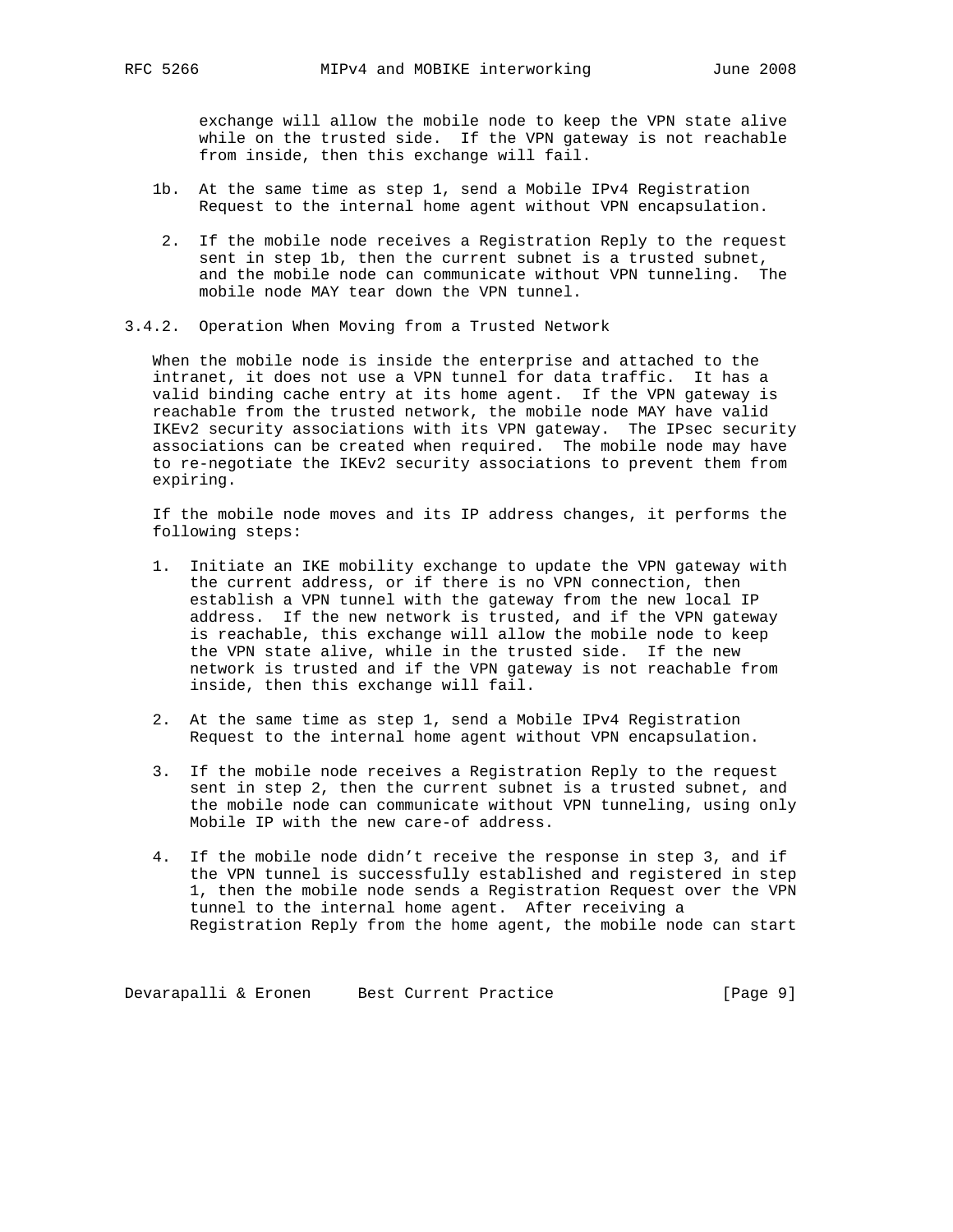communicating over the VPN tunnel with the Mobile IP home address.

4. NAT Traversal

 There could be a Network Address Translation (NAT) device between the mobile node and the home agent in any of the access modes, 'c', 'f', and 'mc', and between the mobile node and the VPN gateway in the access mode 'mc'. Mobile IPv4 NAT traversal, as described in [RFC3519], should be used by the mobile node and the home agent in access modes 'c' or 'f', when there is a NAT device present. When using access mode, 'mc', IPsec NAT traversal [RFC3947] [RFC3948] should be used by the mobile node and the VPN gateway, if there is a NAT device present. Typically, the TIA would be a routable address inside the enterprise network. But in some cases, the TIA could be from a private address space associated with the VPN gateway. In such a case, Mobile IPv4 NAT traversal should be used in addition to IPsec NAT traversal in the 'mc' mode.

5. Security Considerations

 Enterprise connectivity typically requires very strong security, and the solution described in this document was designed keeping this in mind.

 Security concerns related to the mobile node detecting that it is on a trusted network and thereafter dropping the VPN tunnel are described in [RFC5265].

 When the mobile node sends a Registration Request to the i-HA from an untrusted network that does not go through the IPsec tunnel, it will reveal the i-HA's address, its own identity including the NAI and the home address, and the Authenticator value in the authentication extensions to the untrusted network. This may be a concern in some deployments.

 Please see [RFC4555] for MOBIKE-related security considerations, and [RFC3519], [RFC3947] for security concerns related to the use of NAT traversal mechanisms for Mobile IPv4 and IPsec.

6. Acknowledgments

 The authors would like to thank Henry Haverinen, Sandro Grech, Dhaval Shah, and John Cruz for their participation in developing this solution.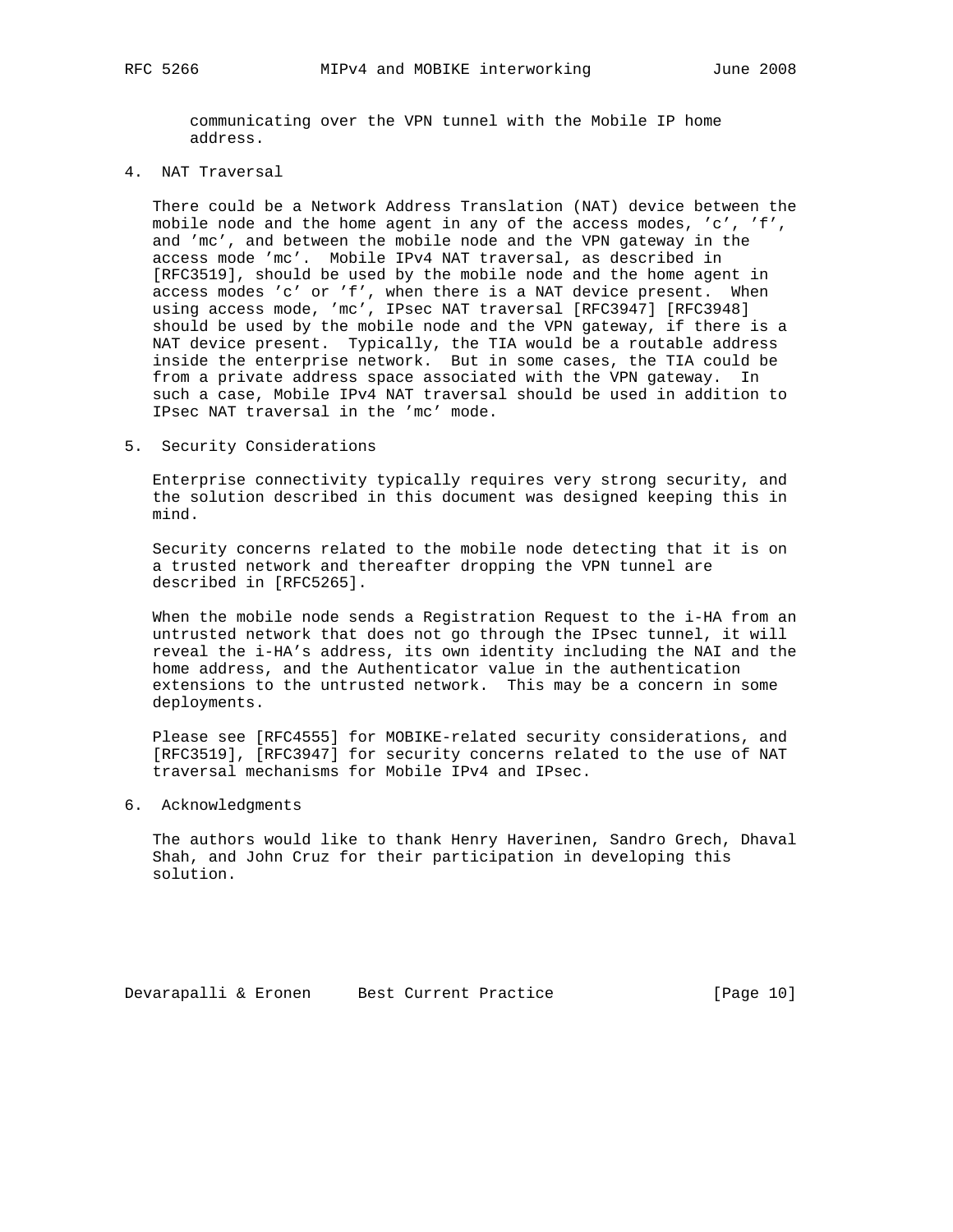The authors would also like to thank Henrik Levkowetz, Jari Arkko, TJ Kniveton, Vidya Narayanan, Yaron Sheffer, Hans Sjostrand, Jouni

Korhonen, and Sami Vaarala for reviewing the document.

7. References

7.1. Normative References

- [RFC2119] Bradner, S., "Key words for use in RFCs to Indicate Requirement Levels", BCP 14, RFC 2119, March 1997.
- [RFC3344] Perkins, C., "IP Mobility Support for IPv4", RFC 3344, August 2002.
- [RFC4555] Eronen, P., "IKEv2 Mobility and Multihoming Protocol (MOBIKE)", RFC 4555, June 2006.
- [RFC4306] Kaufman, C., "Internet Key Exchange (IKEv2) Protocol", RFC 4306, December 2005.
- [RFC4301] Kent, S. and K. Seo, "Security Architecture for the Internet Protocol", RFC 4301, December 2005.
- [RFC5265] Vaarala, S. and E. Klovning, "Mobile IPv4 Traversal across IPsec-Based VPN Gateways", RFC 5265, June 2008.
- 7.2. Informative References
	- [RFC4093] Adrangi, F. and H. Levkowetz, "Problem Statement: Mobile IPv4 Traversal of Virtual Private Network (VPN) Gateways", RFC 4093, August 2005.
	- [RFC3024] Montenegro, G., "Reverse Tunneling for Mobile IP, revised", RFC 3024, January 2001.
	- [MEGHANA] Sahasrabudhe, M. and V. Devarapalli, "Optimizations to Secure Connectivity and Mobility", Work in Progress, February 2008.
	- [RFC3519] Levkowetz, H. and S. Vaarala, "Mobile IP Traversal of Network Address Translation (NAT) Devices", RFC 3519, April 2003.
	- [RFC3947] Kivinen, T., Swander, B., Huttunen, A., and V. Volpe, "Negotiation of NAT-Traversal in the IKE", RFC 3947, January 2005.

Devarapalli & Eronen Best Current Practice [Page 11]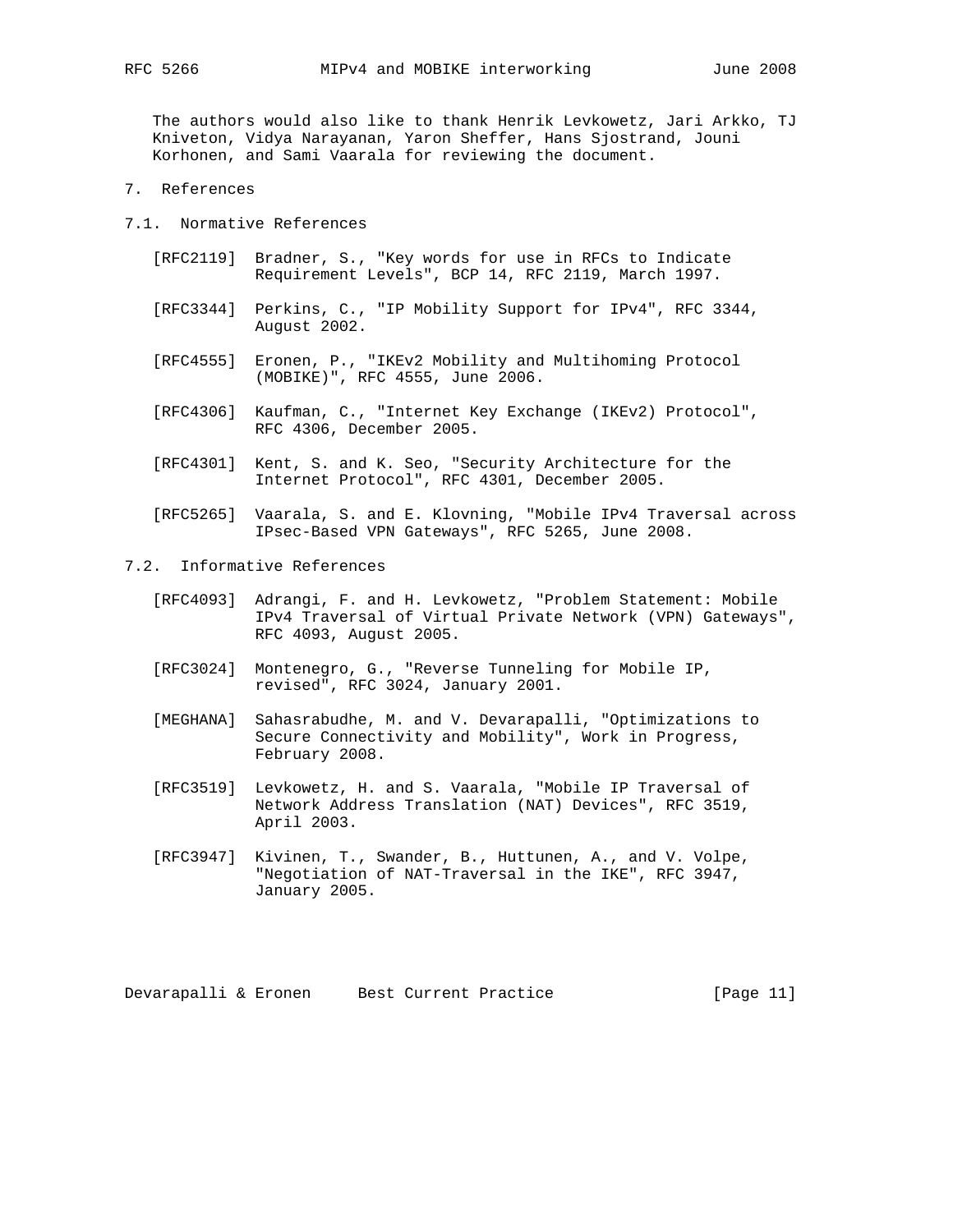- [RFC3948] Huttunen, A., Swander, B., Volpe, V., DiBurro, L., and M. Stenberg, "UDP Encapsulation of IPsec ESP Packets", RFC 3948, January 2005.
	- [RFC2409] Harkins, D. and D. Carrel, "The Internet Key Exchange (IKE)", RFC 2409, November 1998.

Devarapalli & Eronen Best Current Practice [Page 12]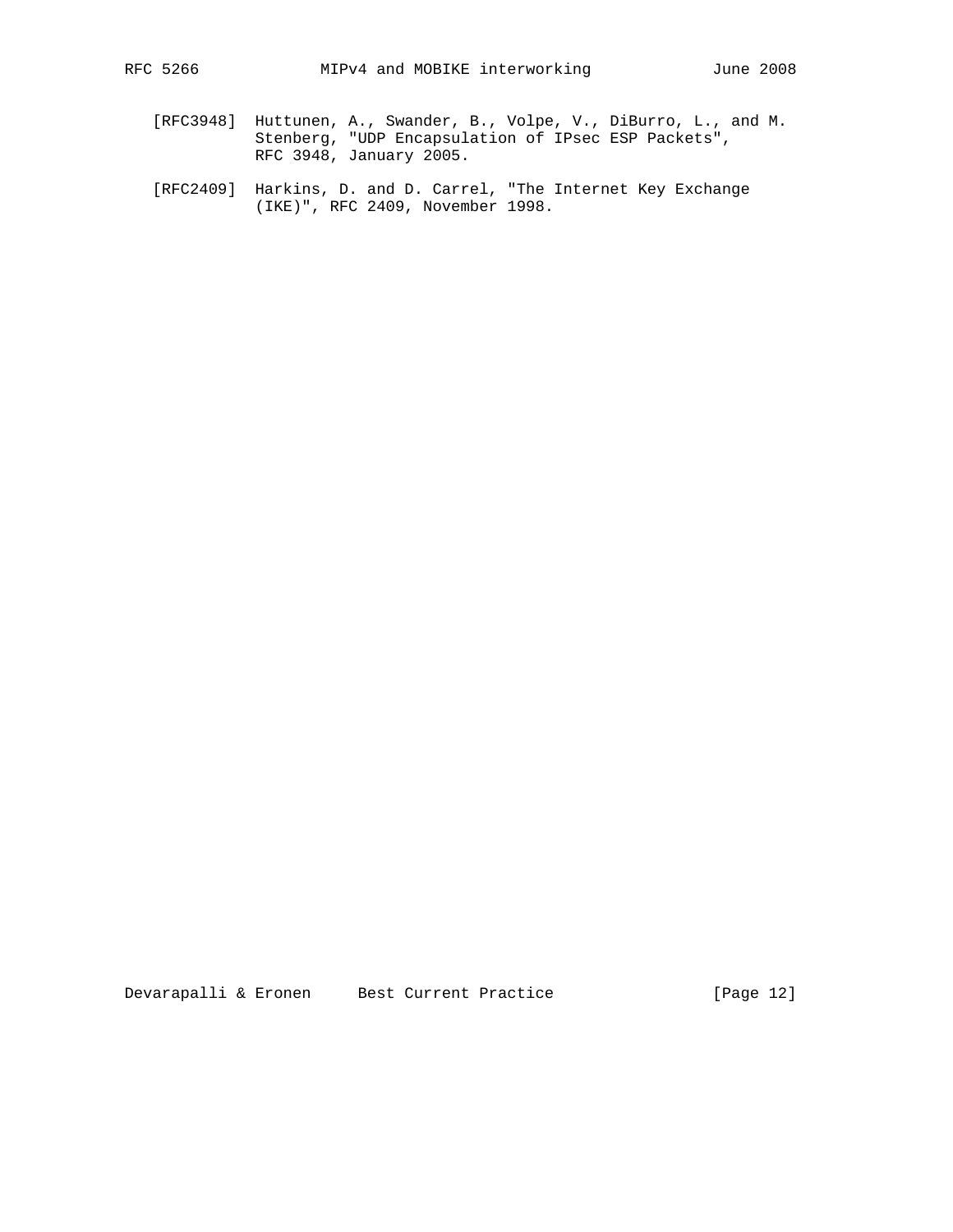Appendix A. Applicability to a Mobile Operator Network

 The solution described in this document can also be applied to a Mobile Operator's network when the Operator deploys heterogeneous access networks and some of the access networks are considered as trusted networks and others as untrusted networks. Figure 2 illustrates such a network topology.



 Figure 2: Network Topology of a Mobile Operator with Trusted and Untrusted Networks

 An IPsec VPN gateway provides secure connectivity to the Operator's internal network for mobile nodes attached to an untrusted access network. The VPN gateway supports MOBIKE extensions so that the IPsec tunnels survive any IP address change when the mobile node moves while attached to the untrusted access networks.

 When the mobile node is attached to the trusted access network, it uses Mobile IP with the i-HA. It uses the IP address obtained from the trusted access network as the co-located care-of address to register with the i-HA. If a foreign agent is available in the trusted access network, the mobile node may use a foreign agent care-of address. If the mobile node moves and attaches to an untrusted access network, it sets up an IPsec tunnel with the VPN gateway to access the Operator's internal network. It uses the IPsec TIA as the co-located care-of address to register with the i-HA thereby creating a Mobile IP tunnel inside an IPsec tunnel.

Devarapalli & Eronen Best Current Practice [Page 13]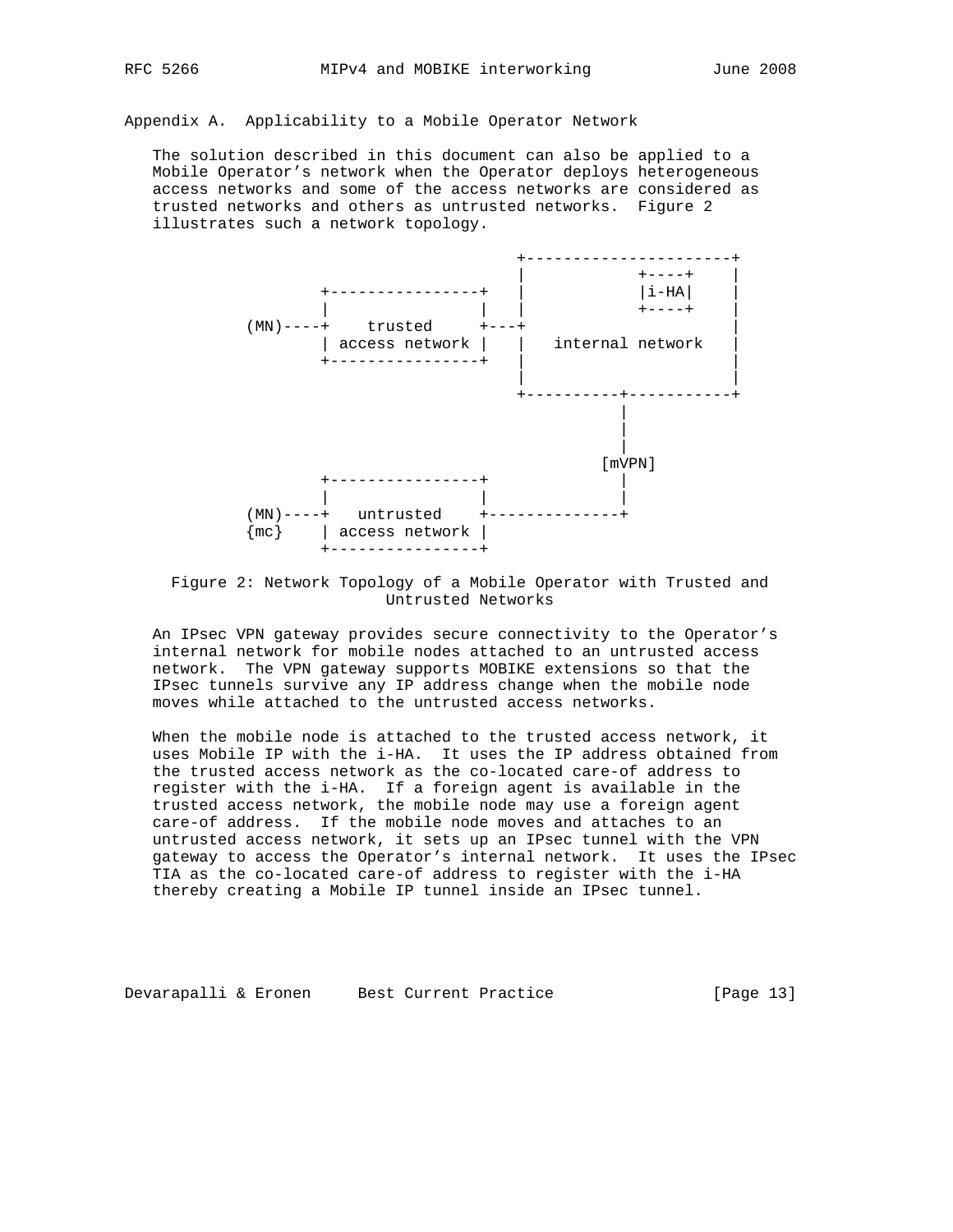When the mobile node is attached to the trusted access network, it can either be attached to a foreign link in the trusted network or to the home link directly. This document does not impose any restrictions.

Authors' Addresses

 Vijay Devarapalli Wichorus 3590 North First Street San Jose, CA 95134 USA

EMail: vijay@wichorus.com

 Pasi Eronen Nokia Research Center P.O. Box 407 FIN-00045 Nokia Group Finland

EMail: pasi.eronen@nokia.com